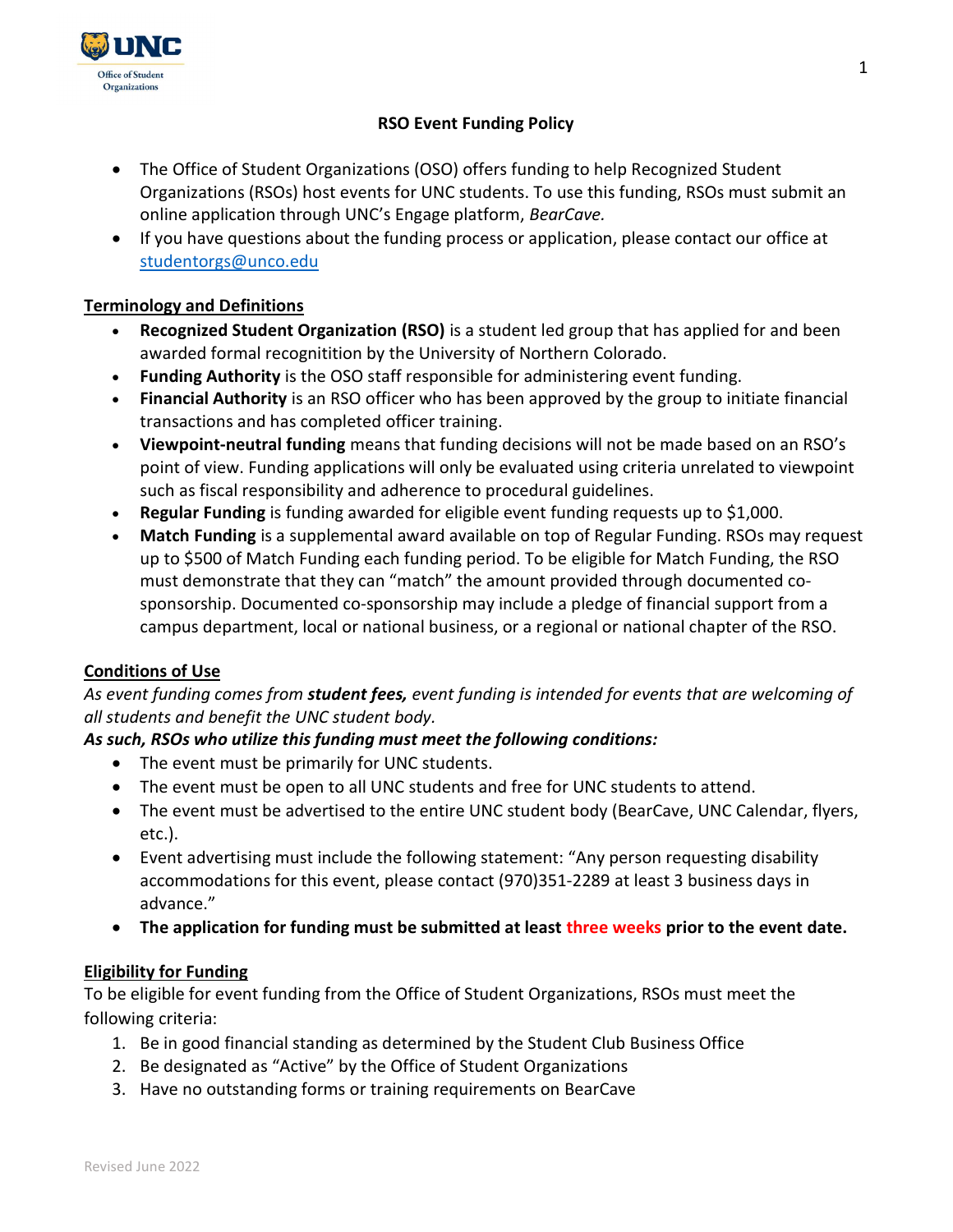

#### Funding Process Guidelines

- 1. The application for funding is available online through UNC's Engage platform, BearCave.
- 2. It is open throughout the semester on a rolling approval schedule from **August 1<sup>st</sup>-April 15<sup>th</sup>.**
- 3. All funding applications will be reviewed using viewpoint neutral criteria.
- 4. All funding is awarded on a first come, first served basis to eligible organizations (see page 1).
- 5. Funding can only be used for events occurring within the same semester of the award being granted.
- 6. If requesting funding for multiple events, RSOs must submit a separate funding request for each event.

#### Criteria Used to Review Funding Requests

- 1. Thoroughness of the proposed event budget (detailed spreadsheet needs to be submitted).
	- Required template included on page 4
- 2. Purpose/mission of the event for students, the University, and the RSO.
- 3. The timeline of the event (3 weeks in advance for funding, permits, contacts, etc).
- 4. Standing of the group (see "Eligibility for Funding").

#### After Using OSO Funding

RSOs are required to document all purchases made with Regular and Match Funding. Acceptable forms of documentation include original invoices and receipts as well as copies or photographs of invoices and receipts.

RSOs are required to submit a follow-up form within 2 weeks after the event.

The follow up form is available on BearCave and must include the following information:

- Description of how the event benefitted the RSO, UNC students, and the UNC community
- Estimated number of attendees
- Final cost of event
- Documentation of event costs (see above)

#### Funding Request Limitations

Total funding from OSO for each RSO may not exceed \$5,000 for the academic year. RSOs may not be awarded more than \$1000 of Regular Funding, and \$500 of Match Funding per funding request.

The Funding Authority is authorized to reject funding applications deemed inappropriate.

#### Inappropriate funding requests include:

- Events not submitted to BearCave
- Events that are not open to all UNC students or private receptions/parties
- Requests submitted less than three weeks before the event date
- Recruitment events, operational budgets, or regular RSO meetings
- RSO recognition events/celebrations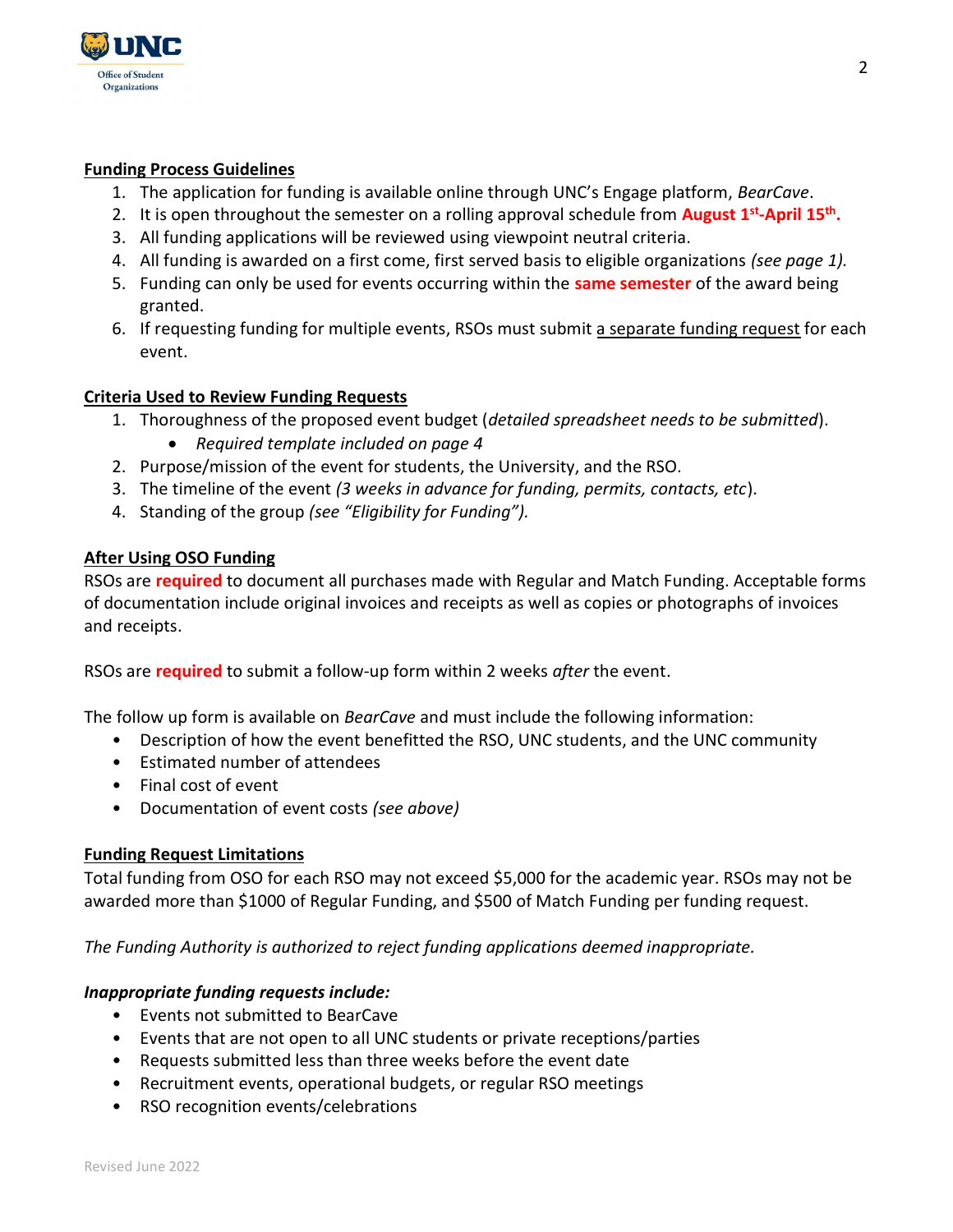

- Marketing costs that exceed 10% of total event budget
- Overnight, lodging, and travel event costs
- Food requests that exceed \$15 per meal per person
- Food for any regularly scheduled organizational meeting
- Payment to speakers/performers who are current UNC students
- Payment to speakers/performers who do not demonstrate expertise relevant to the event content
- Direct contributions to charitable organizations or agencies (a service or product must be rendered for all monies disseminated)
- Funding for travel to conferences
- Registration for conferences/associations/memberships
- Alcohol or drug/substance purchases
- Salaries, stipends, or scholarships for elected or appointed student organization officers/advisors
- Personal gifts that are not connected with the event or exceed \$20
- Programs or activities which produce academic credits to attendees
- T-shirts or apparel
- Equipment purchases

### Funding Use

RSOs may only use allocated funding for expenses related to their event and must follow all Student Club Business Office procedures.

### The Student Club Business office requires that:

- Only individuals who are Financial Authorities may initiate financial transactions.
- RSOs must fill out a Work Copy form detailing where purchases will be made before spending event funds. (Note, this applies to OSO event funds and the RSO's individual funds)
- RSOs must get advance approval for reimbursement from OSO.
	- o Reimbursements for event funding costs will only be approved if they are outlined in the initial funding application.
- Purchases of services or goods may not exceed the total amount awarded by OSO.
	- o Deficit spending will not be covered by OSO or UNC; RSOs are responsible for deficit costs.
- All contracting or payment of speakers/guests must be processed in advance with the Student Club Business Office or OSO.

Any financial transactions conducted in a manner that does not follow these procedures will be considered personal transactions. This means that the individual who initiated the transaction will have to cover the costs.

### Seizure or Suspension of Organizational Funds

If strong evidence is presented that an RSO may have violated UNC or OSO policy or any local, state, or federal law, OSO has the authority to **suspend** the RSO's account & recognition and refer the suspension to Dean of Students Office and UNC Police.